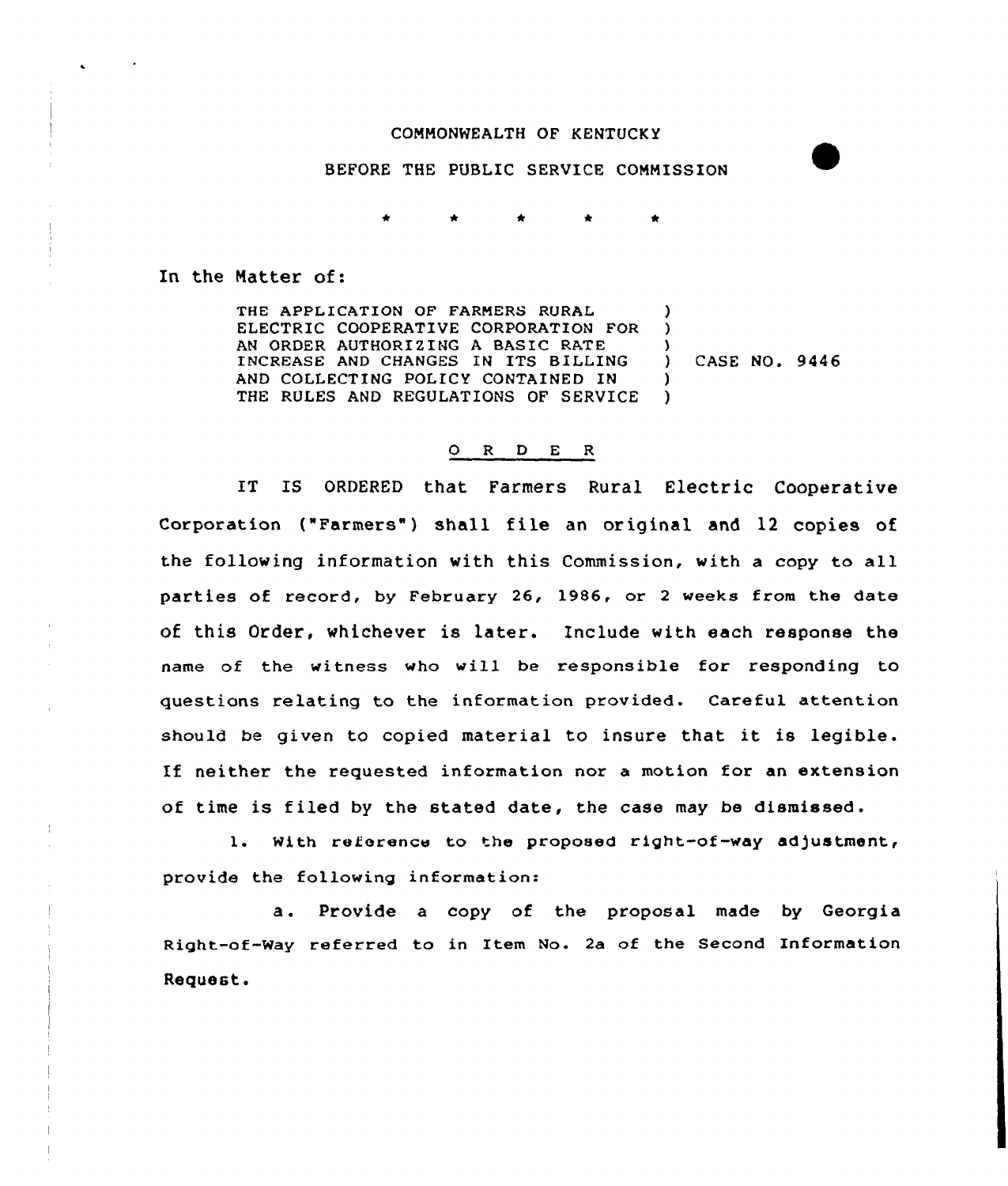b. Provide copies of bids for right-of-way clearing services and explain why the proposal of Georgia right-of-way was accepted.

c. With reference to Item No. 2f of the Second Information Request, state the estimated revenue increase and maintenance of lines expense reduction expected to be experienced upon implementation of the right-of-way clearing program. Also, explain how these factors were considered in arriving at the proposed \$100,000 adjustment.

d. If <sup>a</sup> contractor is hired, will this eliminate the two-man crew and the three-man crew currently employed by the cooperative or is this in addition to the crews now being used?

e. Of the reported <sup>600</sup> cases of right-of-way needing to be cleared in 1984, how many cases have been corrected? Please define more specifically what is meant by "case," i.e., what constitutes <sup>a</sup> "case"7

f. How long will the contractor be employed?

g. How long will it require for the contractor to bring right-of-way clearance up to date7

h. With reference to Item No. 1, sheet <sup>1</sup> of the first Information Request, when calculating the hourly rate in Adjustment 2, it states that one aerial lift bucket truck with hydraulic tools or one tractor with bushhog mower will be employed. Zf only one of these pieces of equipment vill be required, why is the cost of both included in the cost summary. Please supply the costs associated with each of these pieces of equipment when calculating the hourly rate.

 $-2-$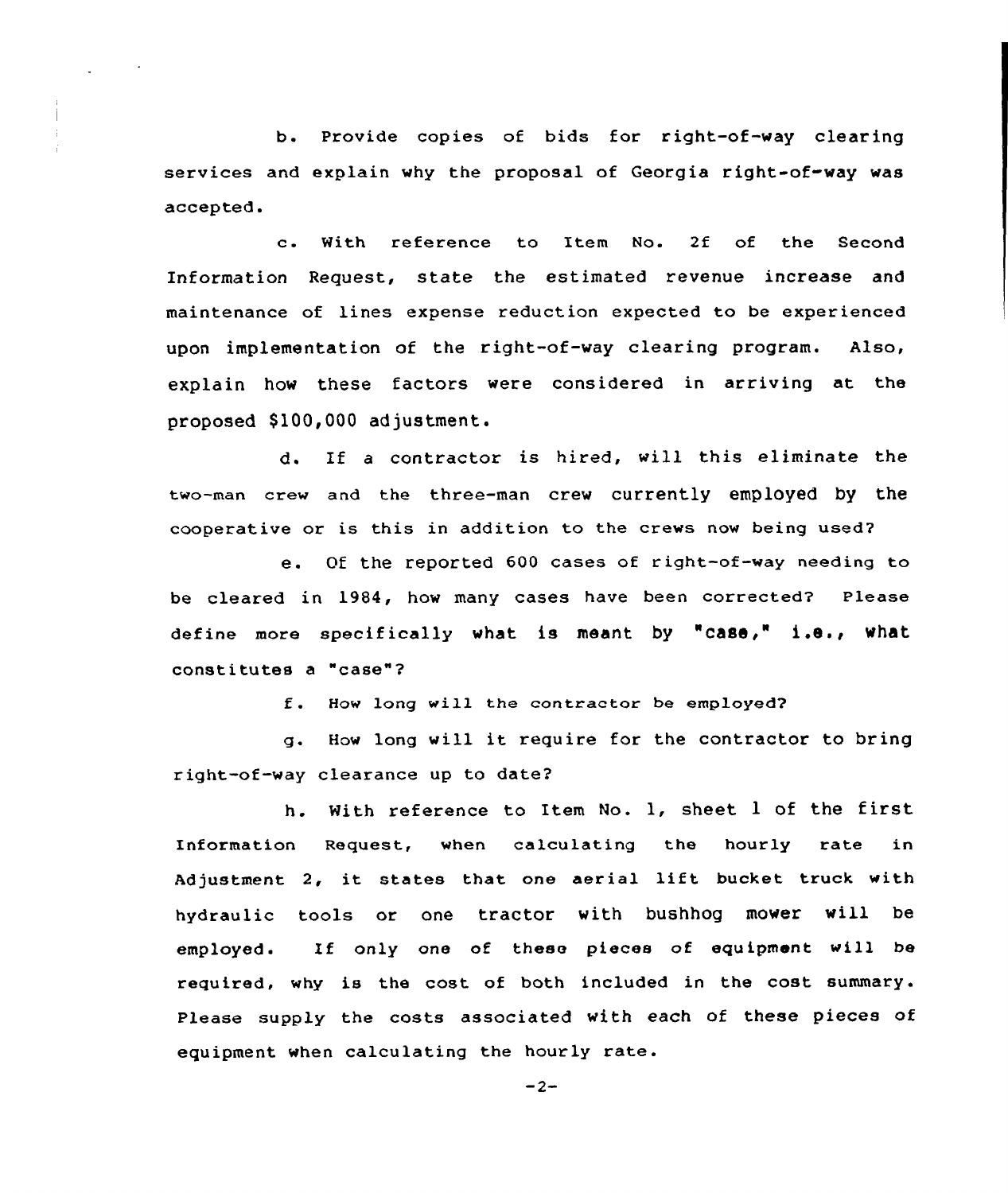i. Please explain how the annual expense of \$100,000 was determined and why the method used is preferable to other methods such as determining the work to be performed, the amount of time required and applying the hourly labor rates to the time required.

2. With reference to the insurance expense adjustment, state the amount of insurance expense charged to operations for the test period September 1, 1984-August 31, 1985. Also, provide a copy of the 1985 quarterly billing of  $$14,872.75$ .

3- With reference to Item No. 12 of the Second Information Request, provide the following information:

a. State the frequency with which the helicopter sprayings of right-of-ways has been conducted.

b. Does Farmers expect to continue its program of spraying right-of-ways by helicopter?

4. Provide a breakdown of Board of Directors per diem payments associated with attendance at meetings other than regular or special Board of Directors meetings of Farmers.

5. With reference to Account No. 141--Notes Receivable and Account No. 231--Notes Payable, the monthly REA Form 7s on file with the Commission reflect that these accounts frequently carry a negative balance. Explain the reason for this.

6. In recent electric cooperative proceedings before the Commission, the Commission has determined that a TIER level of 2.0 is appropriate under existing economic conditions. Explain the

$$
-3 -
$$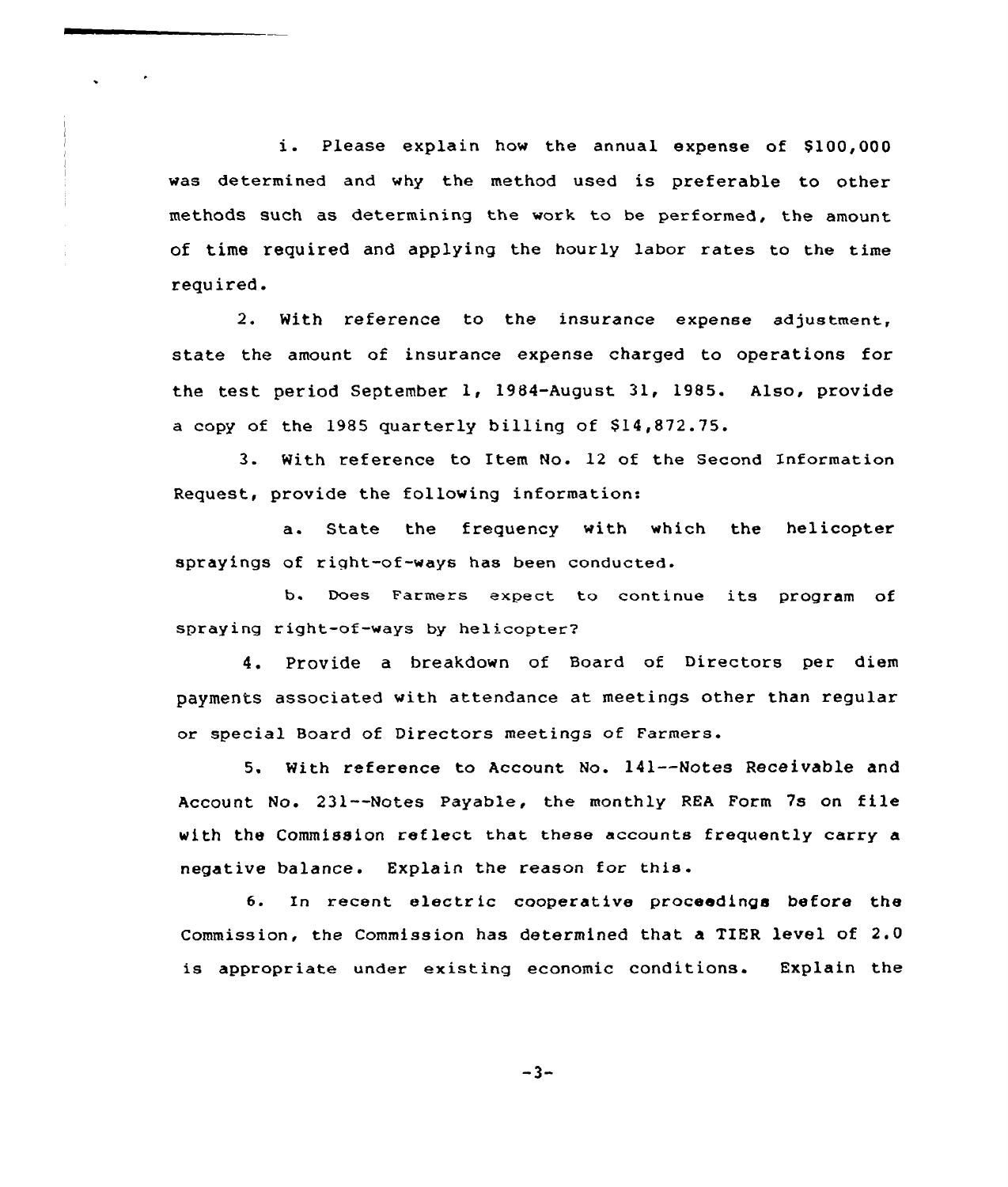factors considered by Farmers in determining that a 2.5 TIER is necessary. Also, provide any evidence deemed appropriate as to why the Commission should deviate from recent decisions and grant a TIER in excess of 2.0 in this instance.

7. With reference to Item No. 1, sheet <sup>3</sup> of the First Information Request, Adjustment 12, state the basis for amortizing the CFC conversion fee over a 48-month period. Also, explain why an amortization period equal to the remaining life of the loan would not be more appropriate.

8. With reference to Adjustment 14 to reflect the normalization of non-operating margins due to the sale of facilities and service rights to the City of Glasgow, provide the following information:

a. The sales contract.

 $\alpha = 0.4$ 

 $\overline{1}$ 

- b. The journa1 entries to record the transaction.
- c. The use that was made of the proceeds.

d. Any evidence deemed appropriate as to why this revenue should not be amortized to reflect <sup>a</sup> benefit to the ratepayers for this transaction.

9. Submit a copy of current tariff and proposed tariff for requested changes in consumer billing and collection policy in Rules and Regulations.

10. With reference to Exhibit 3, page <sup>2</sup> of the application, CFC note 9014, provide a schedule showing the interest rate in effect for that note for each month of the test year.

 $-4-$